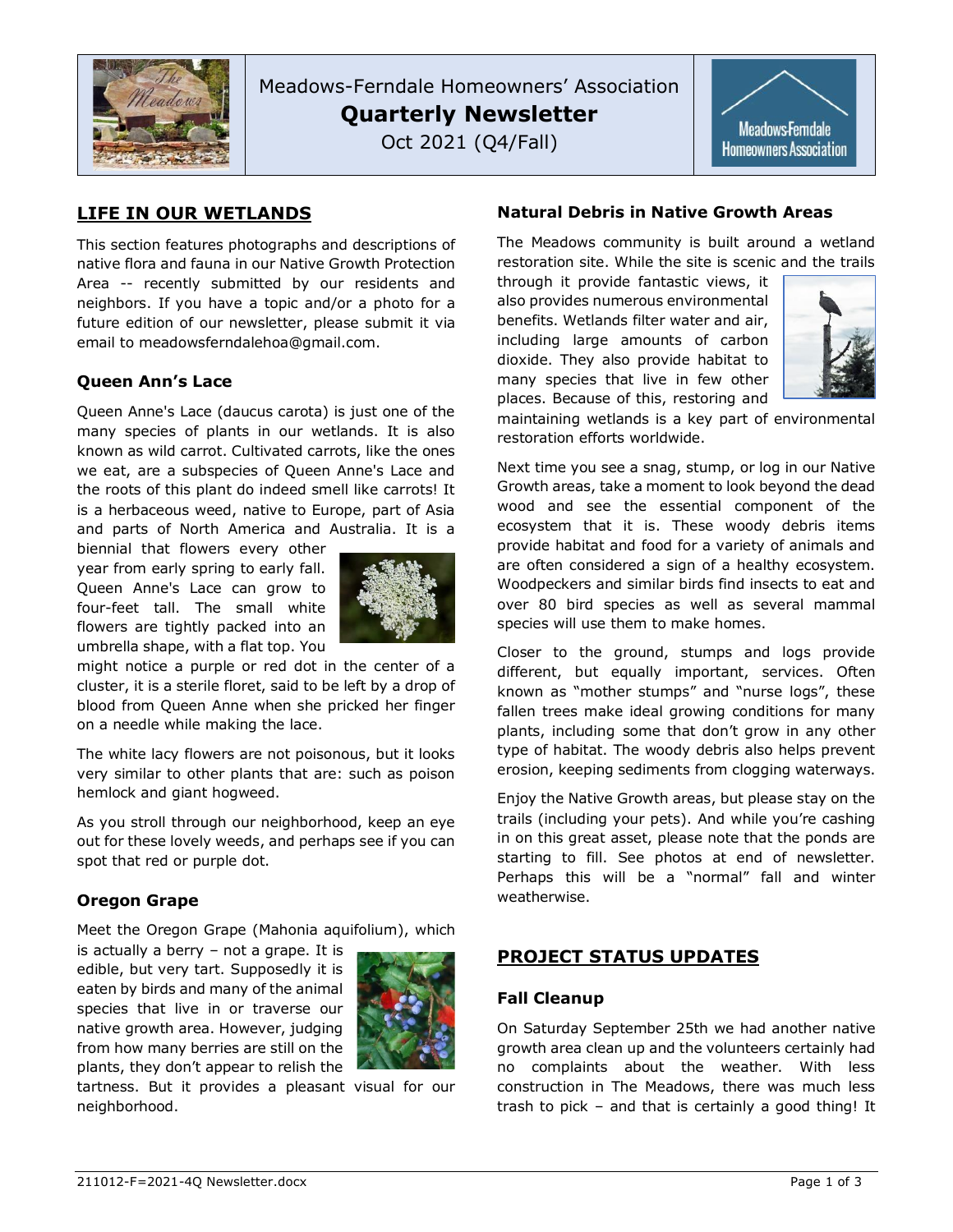was fun to see the wildlife paths through these protected areas and to see the fall colors starting.

Thank you to Edward Ni, Patricia Yang, Rick Horsman, Calvin McCall and Rob Young for donning the fashionable vests and gloves, rolling up their sleeves and taking time to help keep these beautiful areas pristine. See photos at end of newsletter.

And special thanks to Kathy Young for organizing and leading the event.

## **Speed Monitors**

As previously announced, the City essentially nixed our Speed Monitoring project for Monument Drive because it is a city street and their domain. The Board did, however, commit to continued scrutiny of the speeding situation in our community. In support of this commitment, we asked the Ferndale PD to give us a "sanity check" by means of a temporary installation of their speed monitors. That has been completed and we are awaiting a report of the results, which will be published as soon as it is received and studied.

## **Planting Strips**

Planting Strips are the areas between the roadways and the sidewalks that are intended for grass and trees and possibly other decorative items. Ours are not in good shape – so the Board empowered a Landscaping Committee, chaired by resident Ann Lesan, to examine the situation. The committee has finished its analysis of the options and delivered it to the Board. A copy is posted on the Meadows web site under the menu option NEWS. The Board is currently working with vendors to achieve implementation, which should start soon. A final summary of the implementation plan will be provided after negotiations with vendors is complete.

## **Nubgaard Development**

The Board is continuing to monitor progress on key elements of the neighboring Nubgaard Development, as described below.

The civil infrastructure construction drawings for roads, utilities, and stormwater drainage have been submitted by AVT Consulting to the City for permitting. Approval is expected within the next 2-3 months.

The City is also reviewing landscape plans for the private and public parks, mitigation areas, plus other documents related to the plat conditions. These are also expected to be approved in the next 2-3 months.

Ram Construction has been hired by the City of Ferndale as a general contractor and is preparing for development of the infrastructure. Construction will begin once the construction drawings are approved. It is expected to start in 1Q-2022 and continue through the early summer. Home construction would start after that, most likely sometime 3Q 2022.

# **OTHER TOPICS**

### **Back To School**

Hurrying to work and driving through the neighborhood. Couple this with our kids on the way to school and it is easy to see how this could turn a pleasant morning into a tragedy.

School days start with kids walking to school before 7:30 AM until just after 9:20 AM. This all happens in reverse starting from about 2:20 PM to about 3:50 PM.

Our 25 MPH speed limit is posted for safety – the safety of OUR kids, pets and even adults not paying attention. Let's all of us challenge ourselves to drive 5 MPH UNDER the speed limit in our neighborhood. Why 5 under? 40 to 50 feet difference in stopping distance is why (source: National Association of City Transportation Officials). That extra distance could be the difference between stopping before a collision, or not.

We tend to talk about contractors, builders and others but should also consider ourselves in this discussion. This is our neighborhood; we have a vested interest in our own safety and that of our family members and friends. So … let's make sure to slow down in our own neighborhood.

# **2022 Operating Budget**

The development of the HOA Operating Budget for 2022 is underway by the Board, with support from Windermere Property Management. We are assessing 2021 spending trends and 2022 requirements. This assessment includes making estimates for special projects such as the Planting Strips. We also want to do some added maintenance along the fence lines between lots and the Native Growth areas -- as well as plant some new trees to be compliant with the Mitigation Plan that we inherited from the Department of Ecology and Corps of Engineers.

We expect to complete the 2022 budget next month and present it to the community for ratification at the Annual General Meeting in December (details to be provided later).